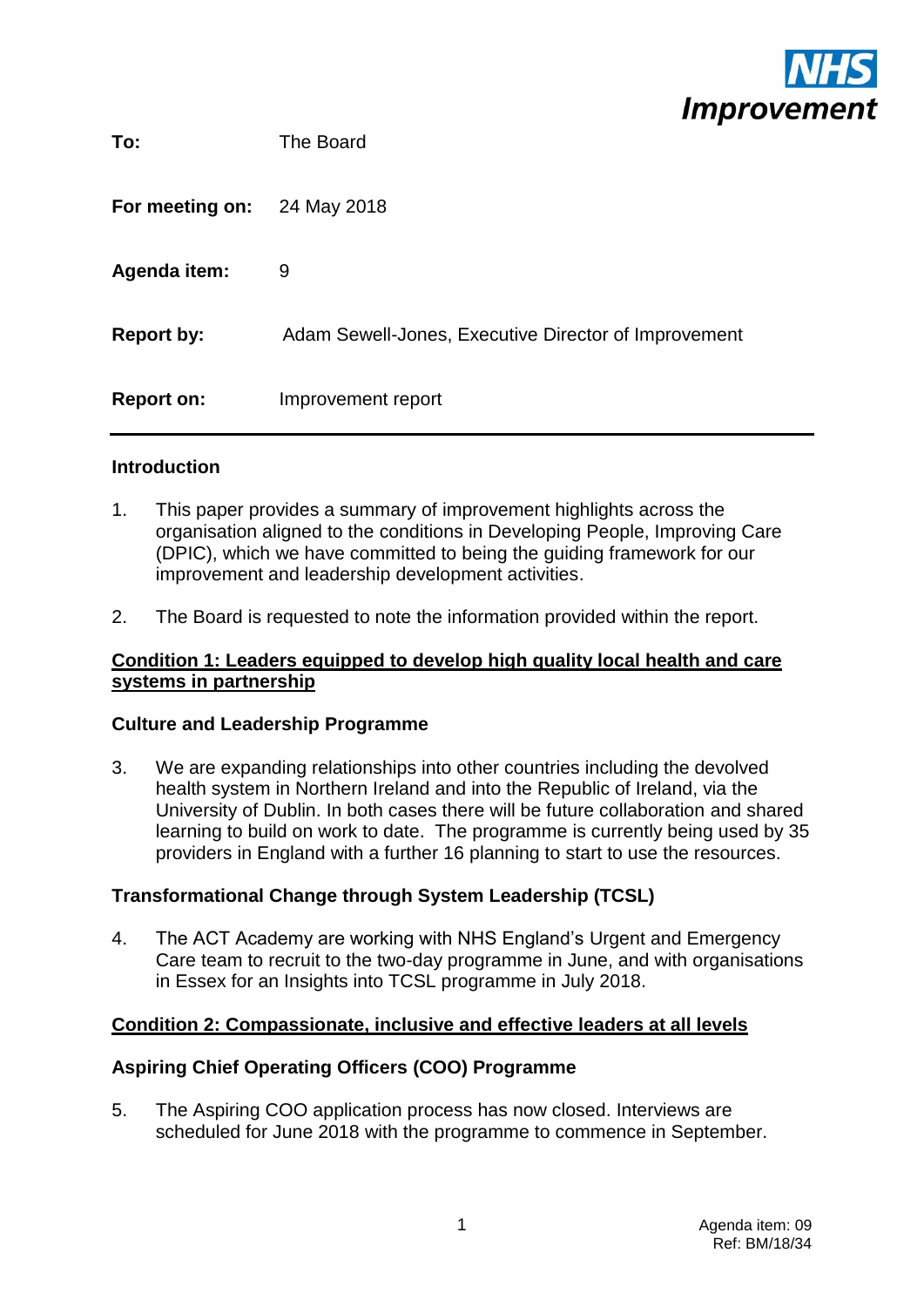## **Internship for Women Leaders**

6. Four internships for senior women have now been awarded and being arranged. The programme provides the opportunity for women in positions just below board level to spend six months in industry, facilitated by the Whitehall Industry Group. The first placement has been agreed at BAE Systems.

## **Rosamund Snow Community**

7. With the blessing of Rosamund's mother, the patient leaders group was renamed and is establishing itself as a space for patient leaders to network and share their experience of quality improvement in healthcare.

## **Talent Management**

- 8. The Midlands and East Regional Talent Board (RTB) is intended to drive a fresh approach to talent management in the NHS. Its focus is to ensure that talent management is more strategic and effective, in order that the NHS has the leadership capacity it needs for the future.
- 9. It is currently overseeing the development of success profiles for executive director roles and the process for assessing aspirant directors and their entry into the regional talent pool, with the first cohort of aspirant directors expected to undertake the assessment process in September 2018. Existing Executive Directors will also be invited to join the pool to support them in their future career development.

#### **Professional Leadership – Learning Disability**

10. We have developed a national prison network for health practitioners working with people with learning disabilities in the prison service. The first of its kind, the aim is bring together practitioners to help share good practice, develop new initiatives and become an expert reference source for policy development.

# **Allied Health Professional (AHP) Leadership**

- 11. There is an emergent need for a stronger allied professional health voice in trusts, driven by the growing allied professional health agenda and the realisation of the potential this could offer in the transformation of services.
- 12. A summary document and report following evaluation carried out by Kingston University Enterprise Limited will be published on the 20 June 2018 and launched at the Chief Allied Health Professions Officers conference.
- 13. The 'Quick Guide: AHPs supporting patient flow' was published in April 2018. Following on from this publication an improvement collaborative is planned to commence in July 2018 and complete in October 2018.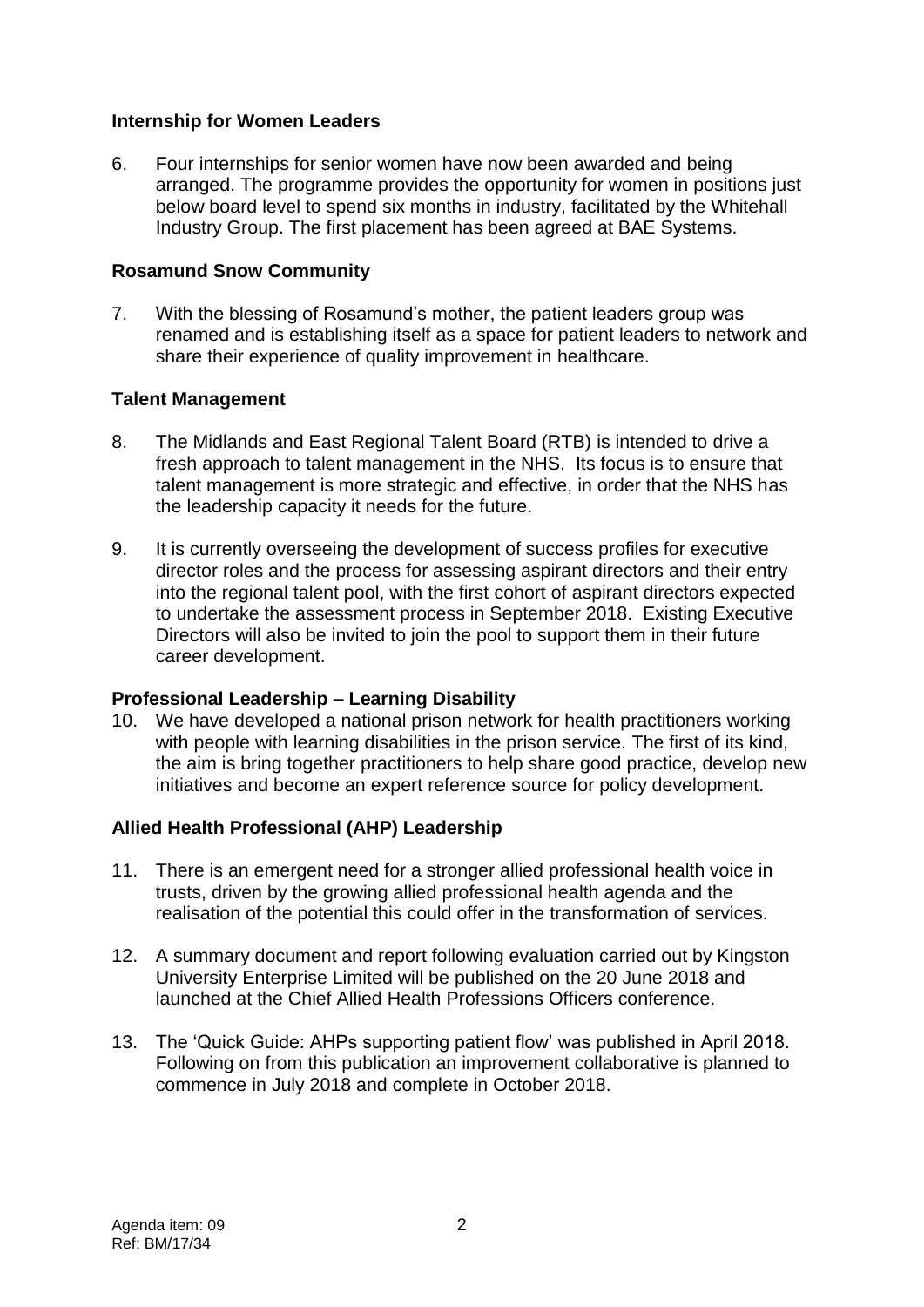# **Executive Nurse Handbook**

14. An Executive Nurse Handbook will be published in May 2018. The handbook will be launched at the Florence Nightingale Foundation annual conference on 7 June 2018

## **Workforce – Black and Minority Ethnic (BME) Nurse and Midwifery Progression**

15. We delivered a master class to 40 delegates gaining commitment from attendees to develop Workforce Race Equality Standard (WRES) action plans. A series of masterclasses with NHSE has been agreed.

#### **Condition 3: Knowledge of improvement methods and how to use them at all levels**

## **Mental Health**

16. *Valued Care in Mental Health: Improving for Excellence* was published at the end of March 2018. This improvement tool, coproduced with nine trusts, has been designed to support continuous improvement of services, drawing on the wealth of experience and skill from mental health providers.

## **The 'Vital signs' programme**

- 17. Based upon the knowledge gained from working in partnership with the Virginia Mason Institute and five NHS trusts, we have now recruited our own expert lean team and selected an initial cohort of seven trusts from those that applied to join the three-year programme.
- 18. The model is currently being finalised in partnership with the cohort, trusts already implementing lean-based improvement and other NHS Improvement offers in order to create an offer beyond pure lean tools.
- 19. The trusts will each have commenced the programme by July 2018.

# **Quality, Service Improvement and Redesign (QSIR)**

- 20. A digital library of QSIR tools has now been published on the NHS Improvement website with almost 100 tools available to be used by NHS staff.
- 21. We are recruiting to the one day QSIR Fundamentals for NHS Improvement staff on the 6 June 2018.

# **Condition 4: Support systems for learning at local, regional and national levels**

#### **Launch of the Amateur Radio Station 'GB1NHS'**

22. GB1NHS is the National Health Service amateur radio station founded by staff from the Emergency Care Improvement Programme team.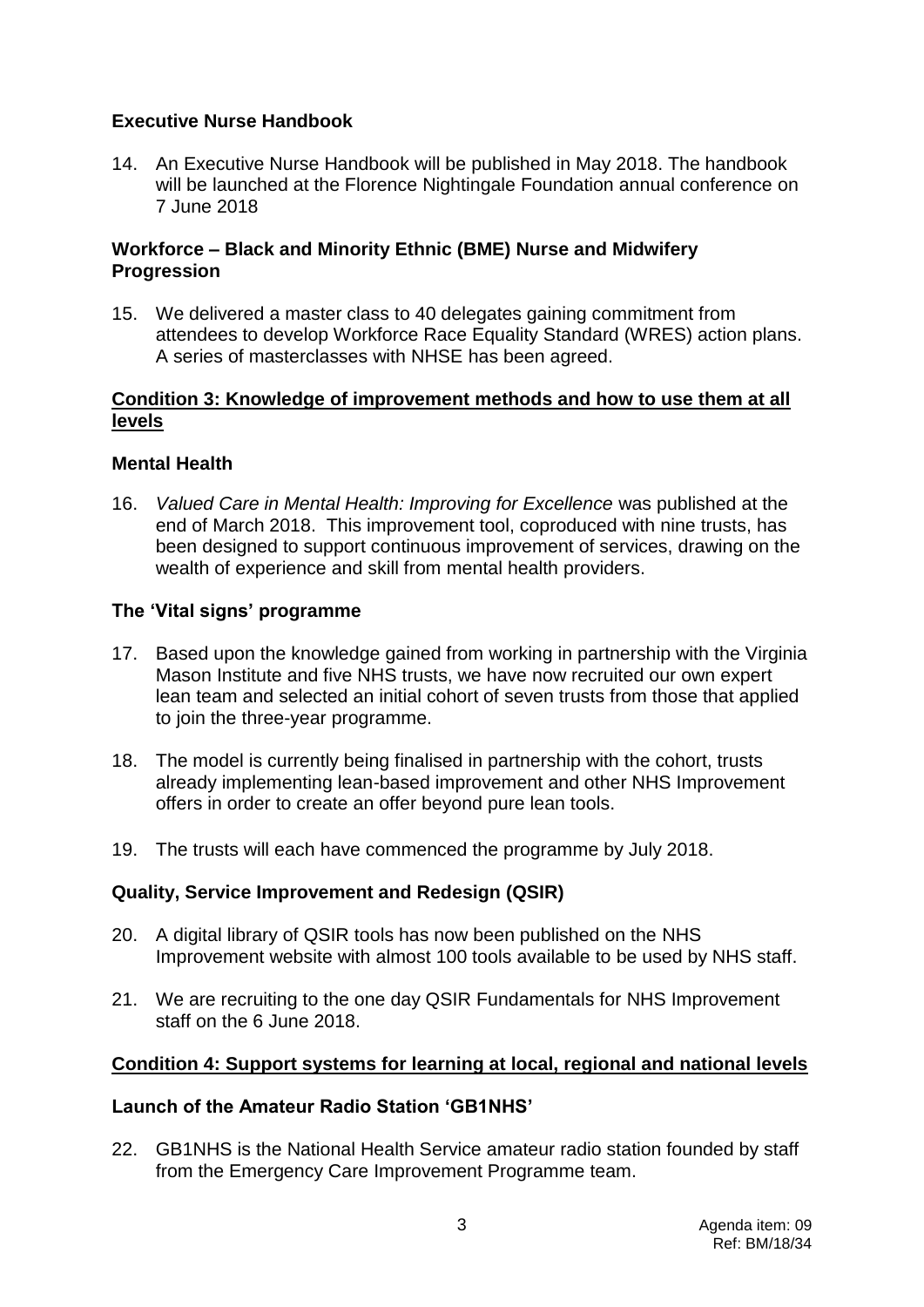- 23. The aim is to promote NHS initiatives that lead to patients receiving excellent urgent and emergency care and returning home as quickly as possible to live their lives without being harmed by their hospitalisation.
- 24. The radio station will boost the social movement for #EndPJparalysis.
- 25. GB1NHS transmitted for the first time at 10:45 on Tuesday 8th May 2018 from the Radio Society of Great Britain's National Radio Centre at Bletchley Park.

## **Outpatient RTT Improvement Benchmarking**

- 26. We are working on benchmarking outpatients across 120 trusts. The 14 week programme has started, leading to regional workshops and trust improvement plans across outpatient efficiency, productivity and shift to digital.
- 27. There will be regional workshops over the summer to share the analysis and provide improvement methodology workshops to give trusts the tools and techniques they need. In parallel, four regional digital outpatient events have been scheduled with the Academic Health Science Networks focussing on digital alternatives for outpatient services and identify common development areas where a digital solution is already in use within the NHS.

## **Digital Workflow in Support of Emergency and Elective Bed Capacity**

- 28. We are working with the National Director Urgent & Emergency Care, NHS England and Department Health & Social Care to look at digital flow approaches to help improve flow and reduce length of stay.
- 29. Patient flow systems provide live information to front line staff in order to optimise flow across beds in a system. Some can also cover community and social care at an STP level. They extract information from clinical systems or electronic medical records to provide real time information on patients and key items of equipment such as pumps and pressure mattresses.

#### **Mental Health Safety Improvement Programme**

30. The pilot phase of the programme is almost complete. Priorities have been agreed with each of the trusts and improvement offers are being developed for sign-off. Recruitment to the team is underway ahead of the launch of the national restraint and restrictive practice improvement collaborative.

#### **NHS Experience of Care Week 2018**

- 31. NHS Improvement and NHS England delivered a week of learning activities for NHS Experience of Care week, from 22- 27 April 2018.
- 32. A set of engaging graphics were developed in partnership with 'We Communities'. Over 100 trusts utilised the images to run their own experience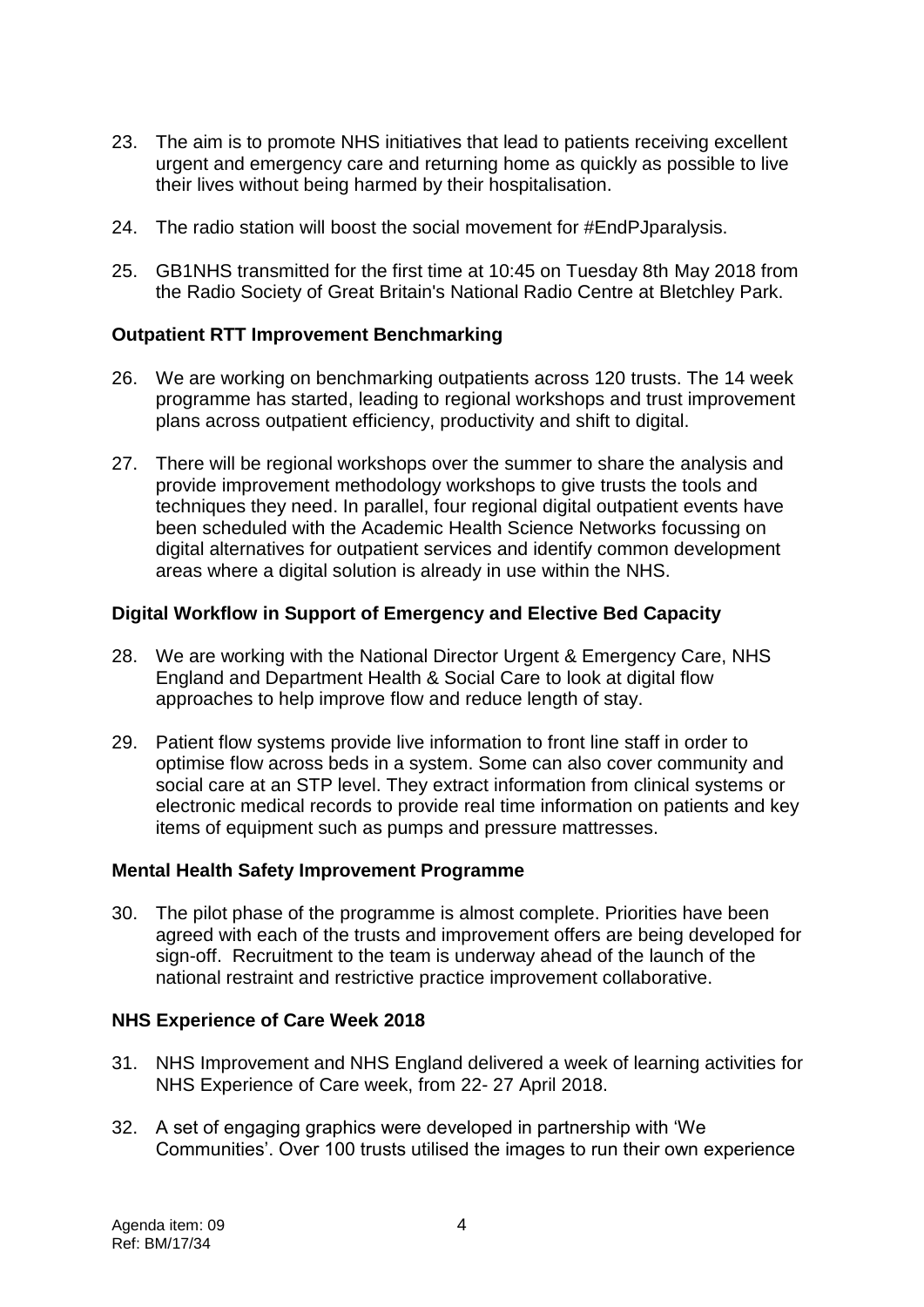of care week activities. Social media extended the reach of the activity, and there were over 37 million twitter impressions.

# **Gram-negative Bloodstream Infection (GNBSI) Reduction**

33. Scoping of the programme for the next three years has commenced. The 2018/19 GNBSI support offer to providers will include: an extended resource hub to share good practice; working at sub-regional level with 16 STP footprints; and regional targeted quality improvement support.

# **Collaboratives**

- 34. In April 2018 we commenced the second wave of the Maternal and Neonatal Health Safety collaborative working with 43 trusts. We will continue to intensively support the teams participating for the next 12 months after which improvement work will continue to be supported through local learning systems.
- 35. The Acute Observation and Engagement collaborative is now underway and there are 27 trusts participating in the programme. Trusts baseline data collection has been completed, and first collaborative launch event took place in April with follow up site visits due to take place in June.
- 36. The first cohort of the Nutrition Collaborative will end on the 23 May 2018 with a celebration event. 25 organisations remain involved in the collaborative from acute, mental health and community providers. We have made links with the Malnutrition Quality Improvement Initiative in the United States and there are early discussions on a joint collaborative in the autumn.
- 37. A second Pressure Ulcer Improvement Collaborative is being launched in May for another 25 Trusts.

# **Employee Health and Wellbeing Improvement Programme**

38. The programme has now commenced with 73 Trusts selected to receive support between April and September 2018 with 36 Trusts already having received their data packs.

# **Condition 5: Enabling, supportive and aligned regulation and oversight**

#### **Measurement for Improvement**

- 39. A series of videos have been created to be included within an interactive pdf.
- 40. Three provider organisations have received board sessions on the use of Measurement for Improvement, and the Care Quality Commission have also been engaged by the team.
- 41. Following its pilot phase the first feedback on the Emergency Flow Improvement Tool has been received and is broadly positive.